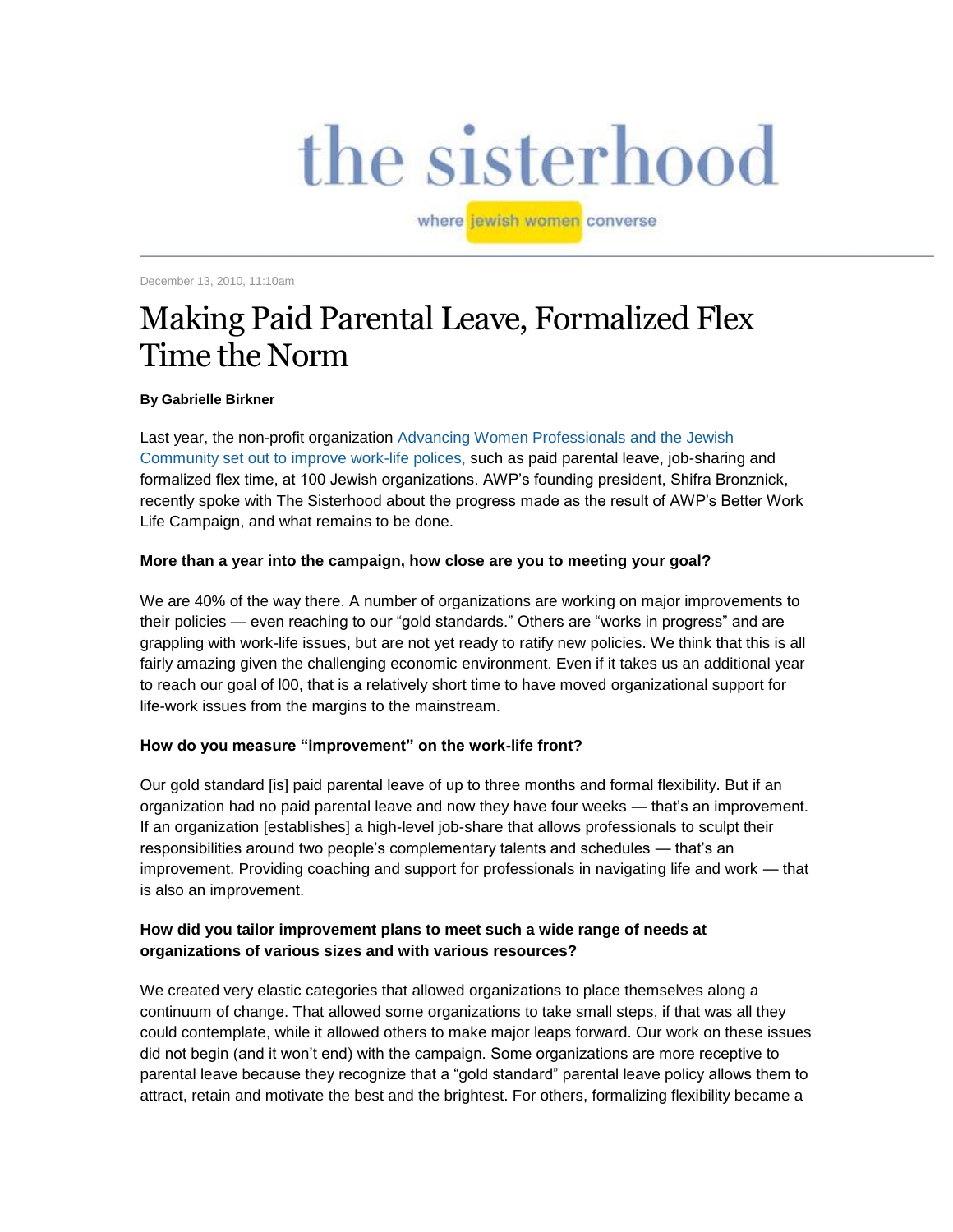priority because so many of their professionals were utilizing flex but without a formal program in place, the organization did not reap the benefits of enhanced effectiveness, and the employees were not well managed and supported.

# **What are some of the challenges the Jewish organizations you've worked with have faced en route to change?**

When we advocate for formal flexibility, one challenge we face is that so many employers prefer ad hoc arrangements, because it allows their senior managers to feel and act benevolently. Another challenge is that organizations fear that they will be taken advantage of by employees when they institute these policies, rather than focusing on the excellent employees who will be attracted to them because of their forward-thinking professional practices.

# **What challenges did your team face throughout this process?**

The most unexpected challenge was the conflict we felt about advocating for paid parental leave versus maternity leave. On the one hand we want both men and women to be able to benefit from paid leave. On the other hand, in many situations, when organizations choose to offer paid parental leave to men and women they offer less generous amounts of time than when they prioritize maternity leave. There are exceptions of course, organizations like New York UJA-Federation and the Joint Distribution Committee that are now offering gold standard leave to men and women — up to three months linked to organizational tenure. These policies evolved over time, but we hope eventually this becomes the norm.

#### **Can you discuss some of the campaign successes of which you are especially proud?**

We are thrilled that [UJA-Federation of New York](http://www.ujafedny.org/) institutionalized flexibility and now has 70 people working on flexible schedules. We are delighted that startup organizations such as [Joshua](http://joshuaventuregroup.org/)  [Venture,](http://joshuaventuregroup.org/) [Repair the World](http://werepair.org/) and [Jumpstart](http://jewishjumpstart.org/) decided — because of the campaign — to adopt great policies from the outset, and we hope it sets an example for the entire startup sector. We are equally proud of the organizations that had set these policies when they were founded, on their own initiative, like the [Jewish Women's Archive](http://jwa.org/) and [Bikkurim.](http://www.bikkurim.org/) Finally, we are encouraged when mission-driven organizations like the [Joint Distribution Committee](http://www.jdc.org/) adopt our gold standard parental leave policies, and we know this will influence many others in the field.

# **Can you share any stories of women and/or their organizations reaping tangible benefits as a result of adopting of more family-friendly policies?**

[Hillel](http://www.hillel.org/) is a great example. The coaching that AWP's life-work expert offered to eight campus professionals helped each one of them to learn how to make better decisions about their priorities and to find ways to build in personal space in the context of demanding jobs. There are range of techniques that professionals can use to build their schedules to reflect their personal and professional commitments, as well as strategies for setting appropriate boundaries with colleagues, boards and students. These are now available in a customized guide for Hillel professionals.

# **What's ahead for the campaign?**